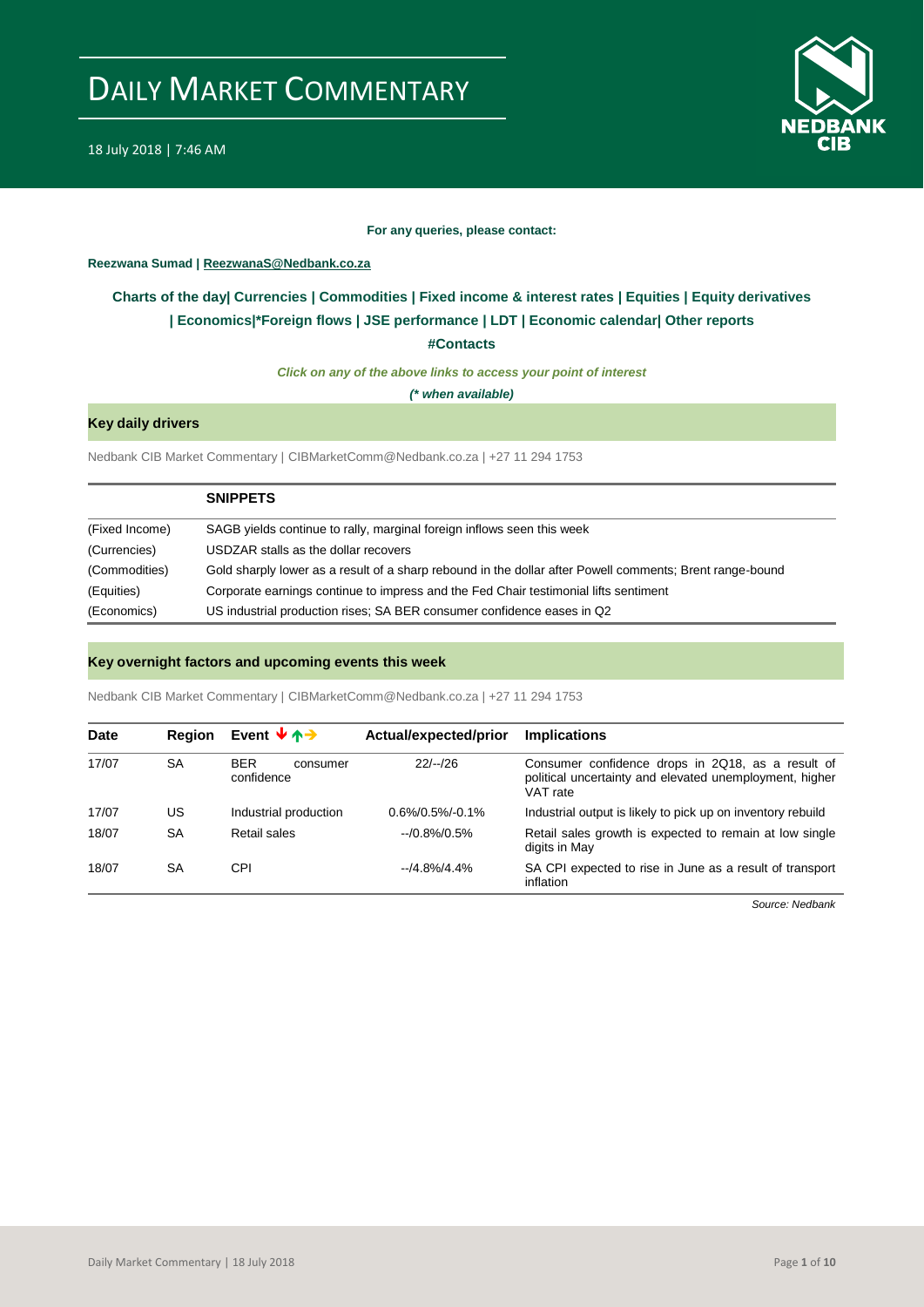

# <span id="page-1-0"></span>**Fixed income and interest rates [back to top](#page-0-0) back to top**

Bond flow sales |+2711 535 4021 | Corporate Money Markets | +2711 535 4007 | Business Bank Money Markets | +2711 535 4006

|                                 |                   | Δ              | Δ                | $\Delta$   | Δ         |                  |
|---------------------------------|-------------------|----------------|------------------|------------|-----------|------------------|
| <b>Bonds</b>                    |                   | 1 <sub>d</sub> | <b>MTD</b>       | <b>YTD</b> | 12Month   | <b>MTD</b> trend |
|                                 | <b>Last price</b> |                |                  |            |           |                  |
|                                 | %                 | bps            | bps              | bps        | bps       |                  |
| R204-0.4 yrs                    | 6.72              | $-0.70$        | 0.20             | $-34.20$   | $-69.20$  | ⇑                |
| R208-2.7 yrs                    | 7.68              | 0.60           | $-12.30$         | 12.10      | 5.30      | ⇓                |
| R186-8.4 yrs                    | 8.67              | 0.60           | $-17.00$         | 7.70       | 3.60      | ⇓                |
| R2048-29.6 yrs                  | 9.57              | 0.55           | $-10.15$         | $-14.55$   | $-18.65$  | ⇓                |
| <b>US 10 yr</b>                 | 2.87              | 0.55           | 0.54             | 46.01      | 60.66     | ⇑                |
| <b>UK 10 yr</b>                 | 1.26              | $-2.20$        | $-2.00$          | 6.80       | $-1.20$   | ⇓                |
| German 10 yr                    | 0.35              | $-1.70$        | 4.40             | $-8.10$    | $-23.50$  | ↑                |
| Japan 10 yr                     | 0.05              | 0.20           | 0.90             | $-0.30$    | $-2.70$   | ⇑                |
|                                 |                   | $\Lambda$      | $\Lambda$        | Δ          | Δ         | <b>MTD</b> trend |
| <b>Money Market</b>             | <b>Last price</b> | 1 <sub>d</sub> | <b>MTD</b>       | <b>YTD</b> | 12Month   |                  |
|                                 | %                 | bps            | bps              | bps        | bps       |                  |
| SA reporate                     | 6.50              | 0.00           | 0.00             | $-25.00$   | $-50.00$  |                  |
| SA prime rate                   | 10.00             | 0.00           | 0.00             | $-25.00$   | $-50.00$  | ⇛                |
| SA CPI (MTD = previous month)   | 4.40              |                | $-10.00$         | $-30.00$   | $-100.00$ | ⇓                |
| SA 3m JIBAR                     | 6.96              | 0.00           | 0.00             | $-20.00$   | $-38.40$  |                  |
| SA3m NCD                        | 6.95              | $-2.50$        | $-1.25$          | $-20.00$   | $-37.50$  | ⇓                |
| SA6m NCD                        | 7.53              | 0.00           | 8.75             | $-7.50$    | $-30.00$  | ↟                |
| SA12m NCD                       | 8.10              | $-2.50$        | $-2.50$          | 20.00      | $-5.00$   | ⇓                |
| US 3m LIBOR                     | 2.34              | 0.93           | 0.62             | 64.77      | 103.58    | ⇑                |
| UK3m LIBOR                      | 0.76              | 0.31           | 8.21             | 23.51      | 46.15     | ⇑                |
| Japan 3m LIBOR                  | $-0.04$           | 0.50           | 0.97             | $-1.12$    | $-2.78$   | ⇑                |
| Source: Bloomberg & Nedbank CIB | Time              |                | 2018/07/18 07:41 |            |           |                  |

| <b>FRAs and Swaps</b>            | Last price | Δ<br>1 <sub>d</sub> | Δ<br><b>MTD</b> | Δ<br><b>YTD</b> | Δ<br>12Month | <b>MTD</b> trend |
|----------------------------------|------------|---------------------|-----------------|-----------------|--------------|------------------|
|                                  | %          | bps                 | bps             | bps             | bps          |                  |
| 3X6 FRA                          | 7.04       | $-0.50$             | $-2.50$         | 14.50           | $-9.50$      | ⊕                |
| 6X9 FRA                          | 6.86       | 0.00                | 4.00            | 3.00            | 4.00         | ⇑                |
| 9X12 FRA                         | 7.25       | 0.00                | $-5.00$         | 46.00           | 44.00        | ⇓                |
| 18X21 FRA                        | 7.47       | $-0.50$             | $-9.50$         | 48.50           | 62.50        | ⇓                |
| SA 2yr Swap                      | 7.25       | 0.19                | $-5.60$         | 32.21           | 29.99        | ⇓                |
| SA 3yr Swap                      | 7.43       | 3.00                | $-5.50$         | 38.00           | 41.10        | ♦♦♦              |
| SA 5yr Swap                      | 7.67       | $-0.50$             | $-12.50$        | 34.00           | 39.50        |                  |
| SA 10yr Swap                     | 8.17       | 2.00                | $-13.00$        | 24.50           | 32.00        |                  |
| SA 15yr Swap                     | 8.43       | 1.50                | $-14.00$        | 27.00           | 36.75        | ⊕                |
|                                  |            |                     |                 |                 |              |                  |
|                                  |            | $\Delta$            | Δ               | $\Delta$        | Δ            | <b>MTD</b> trend |
| <b>Spreads</b>                   | Last price | 1 <sub>d</sub>      | <b>MTD</b>      | <b>YTD</b>      | 12Month      |                  |
|                                  | %          | bps                 | bps             | bps             | bps          |                  |
| 2v10v                            | $-0.92$    | $-1.81$             | 7.40            | 7.71            | $-2.01$      | ⇑                |
| 3v10v                            | $-0.74$    | 1.00                | 7.50            | 13.50           | 9.10         | ⇑                |
| R186-R204                        | 1.95       | 1.30                | $-17.20$        | 41.90           | 72.80        |                  |
| R2048-R186                       | 0.90       | $-0.05$             | 6.85            | $-22.25$        | $-22.25$     | ⇓<br>⇑           |
| 5y-R186                          | $-1.00$    | $-1.10$             | 4.50            | 26.30           | 35.90        | ⇑                |
| 10y-R186                         | $-0.50$    | 1.40                | 4.00            | 16.80           | 28.40        | ⇑                |
| 15y-R186                         | $-0.24$    | 0.90                | 3.00            | 19.30           | 33.15        | ⇑                |
| SA 5yr CDS spread - basis points | 181.61     | $-3.24$             | $-27.85$        | 24.66           | $-12.90$     | ⊕                |

#### **US 10 year yield**

#### **SA 10 year yield**



*Source: Bloomberg, Nedbank*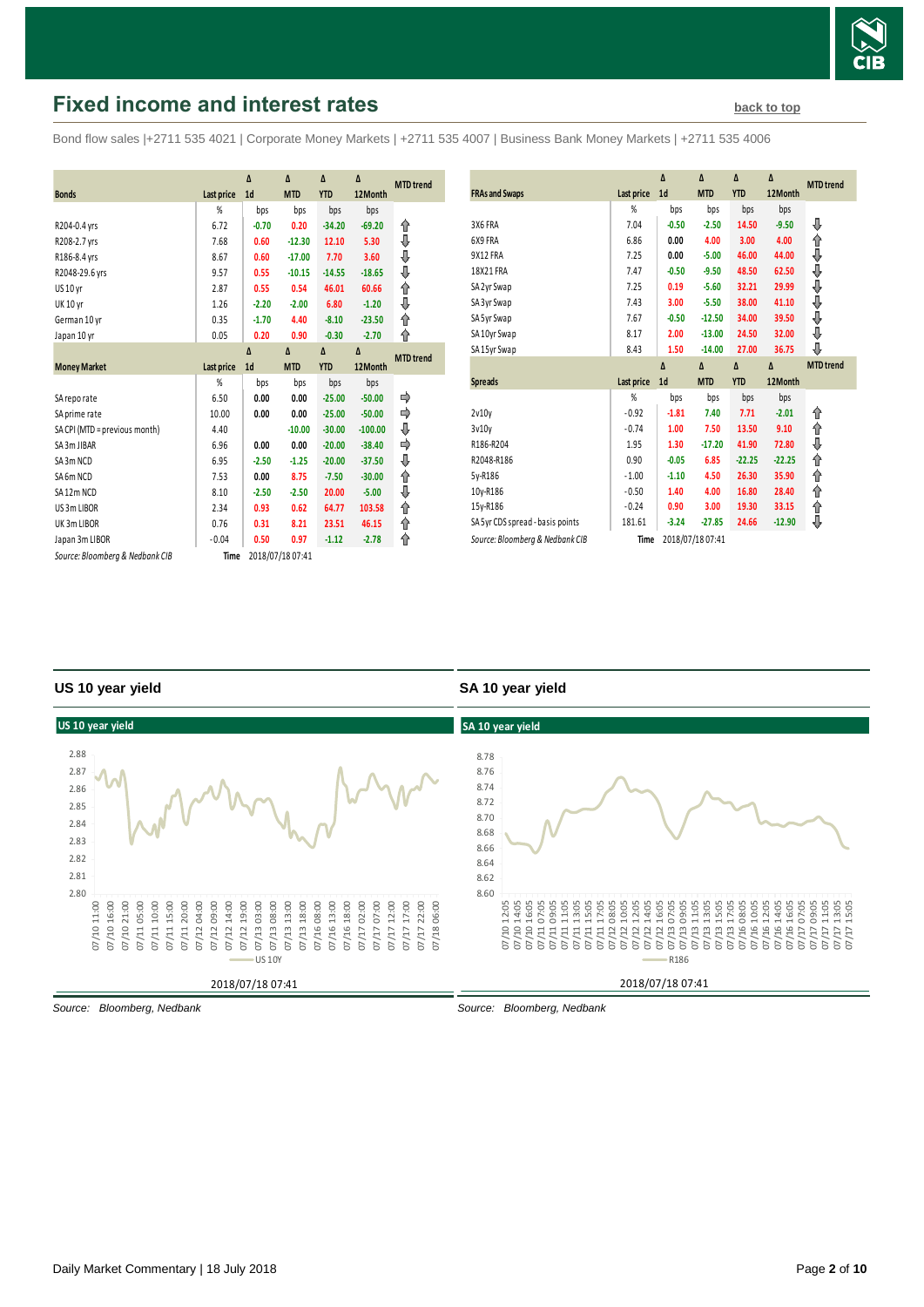

## <span id="page-2-0"></span>**Currencies [back to top](#page-0-0)**

Business Banking FX | +27 11 535 4003 | Corporate FX | +2711 535 4002 | Institutional FX | +2711 535 4005

- The local trading session opened with the rand trading resiliently, touching below 13.20, however as has been the case of late, any moves on the downside encountering renewed dollar buying interest although only trading to a high of 13.2950 , before closing the day trading at 13.2300. In the overnight session the dollar has found some support on the back of comments from Powell, this morning the rand currently trading at 13.2950, EURZAR is trading at 15.4780 and GBPZAR at 17.4215.
- International markets once again saw EURUSD trade around the 1.1700 pivot, having closed the day trading at 1.1675, as the dollar rebounded the euro has sold off, currently trading toward the lows of late at 1.1645.
- As the dollar has recovered, gold has renewed its declining trajectory, after opening the day trading at 1241.00 yesterday, and losing ground over the course of the day, this morning it is currently trading at 1227.20.
- Data releases scheduled for today , locally we have CPI and retail sales , from Europe we have CPI and construction output for the zone , from the U.K CPI, PPI and the house price index , from the U.S housing starts and permits and the release of the FED Beige book.
- The rand has recovered from its most recent weakness, but it has thus far failed to make any meaningful gains sub the 13.20 level, and as a result the momentum of this move has dissipated some consolidation or weakness highly probable as the dollar stages a recovery.
- Possible trading range in the rand today 13.1500 to 13.5000

|                             |                   | $% \Delta$ | $% \Lambda$ | $%$ $\Delta$ | $%$ $\Delta$ | <b>MTD</b> trend | <b>USD trend</b> |
|-----------------------------|-------------------|------------|-------------|--------------|--------------|------------------|------------------|
| <b>Majors</b>               | <b>Last price</b> | $-1d$      | <b>MTD</b>  | <b>YTD</b>   | 12Month      |                  |                  |
| GBPUSD                      | 1.31              | $-0.29$    | $-0.85$     | $-3.09$      | 0.38         | ⊕                | USD strength     |
| <b>EURUSD</b>               | 1.16              | $-0.15$    | $-0.40$     | $-3.07$      | 0.64         | ⊕                | USD strength     |
| <b>USDJPY</b>               | 113.03            | 0.13       | 2.01        | $-0.30$      | 0.87         | ⇑                | USD strength     |
| <b>USDAUD</b>               | 1.36              | 0.21       | 0.52        | 5.96         | 7.39         | ⇑                | USD strength     |
|                             |                   | $% \Delta$ | $% \Delta$  | $% \Delta$   | $%$ $\Delta$ | <b>MTD</b> trend | <b>ZAR</b> trend |
| <b>Rand crosses</b>         | Last price        | $-1d$      | <b>MTD</b>  | <b>YTD</b>   | 12Month      |                  |                  |
| <b>USDZAR</b>               | 13.32             | 0.38       | $-3.01$     | 7.06         | 3.10         | ₩                | ZAR strength     |
| GBPZAR                      | 17.45             | 0.10       | $-3.91$     | 4.16         | 3.45         | ⊕                | ZAR strength     |
| <b>EURZAR</b>               | 15.50             | 0.24       | $-3.43$     | 4.19         | 3.70         | ⇩                | ZAR strength     |
| <b>AUDZAR</b>               | 9.82              | 0.18       | $-3.55$     | 1.56         | $-4.19$      | ⊕                | ZAR strength     |
| ZARJPY                      | 8.48              | $-0.25$    | 4.89        | $-6.42$      | $-2.28$      | ⇑                | ZAR strength     |
|                             |                   | $% \Delta$ | $% \Lambda$ | $% \Delta$   | $% \Lambda$  | <b>MTD</b> trend | <b>ZAR</b> trend |
| <b>African FX</b>           | Last price        | $-1d$      | <b>MTD</b>  | <b>YTD</b>   | 12Month      |                  |                  |
| ZARMWK (Malawian kwacha)    | 54.27             | $-0.76$    | 2.78        | $-7.99$      | $-3.58$      | ⇑                | ZAR strength     |
| ZARBWP (Botswana pula)      | 0.77              | $-0.39$    | 1.73        | $-3.25$      | $-2.32$      | ⇑                | ZAR strength     |
| ZARKES (Kenyan shilling)    | 7.54              | $-0.40$    | 2.57        | $-10.54$     | $-6.79$      | ⇑                | ZAR strength     |
| ZARMUR (Mauritian rupee)    | 2.59              | 0.05       | 2.36        | $-5.21$      | $-3.08$      | ⇑                | ZAR strength     |
| ZARNGN (Nigerian naira)     | 27.14             | $-0.38$    | 3.15        | $-7.07$      | 10.27        | ⇑                | ZAR strength     |
| ZARGHS (Ghanian cedi)       | 0.36              | $-0.39$    | 3.28        | $-1.50$      | 5.58         | ⇑                | ZAR strength     |
| ZARZMW (Zambian kwacha)     | 0.75              | $-0.39$    | 3.26        | $-7.02$      | 8.55         | ⇑                | ZAR strength     |
| ZARMZN (Mozambican metical) |                   |            |             |              |              |                  |                  |
|                             | 4.40              | $-0.39$    | 2.09        | $-7.66$      | $-7.45$      | ⇑                | ZAR strength     |

*\*Please note that the sign on the % change reflects the change on the headline number. The narrative indicates the trend direction over the month. For trade in any of these currencies, contact our FX dealing desks*



R 13.50

*Source: Bloomberg, Nedbank*

# **EUR/USD**

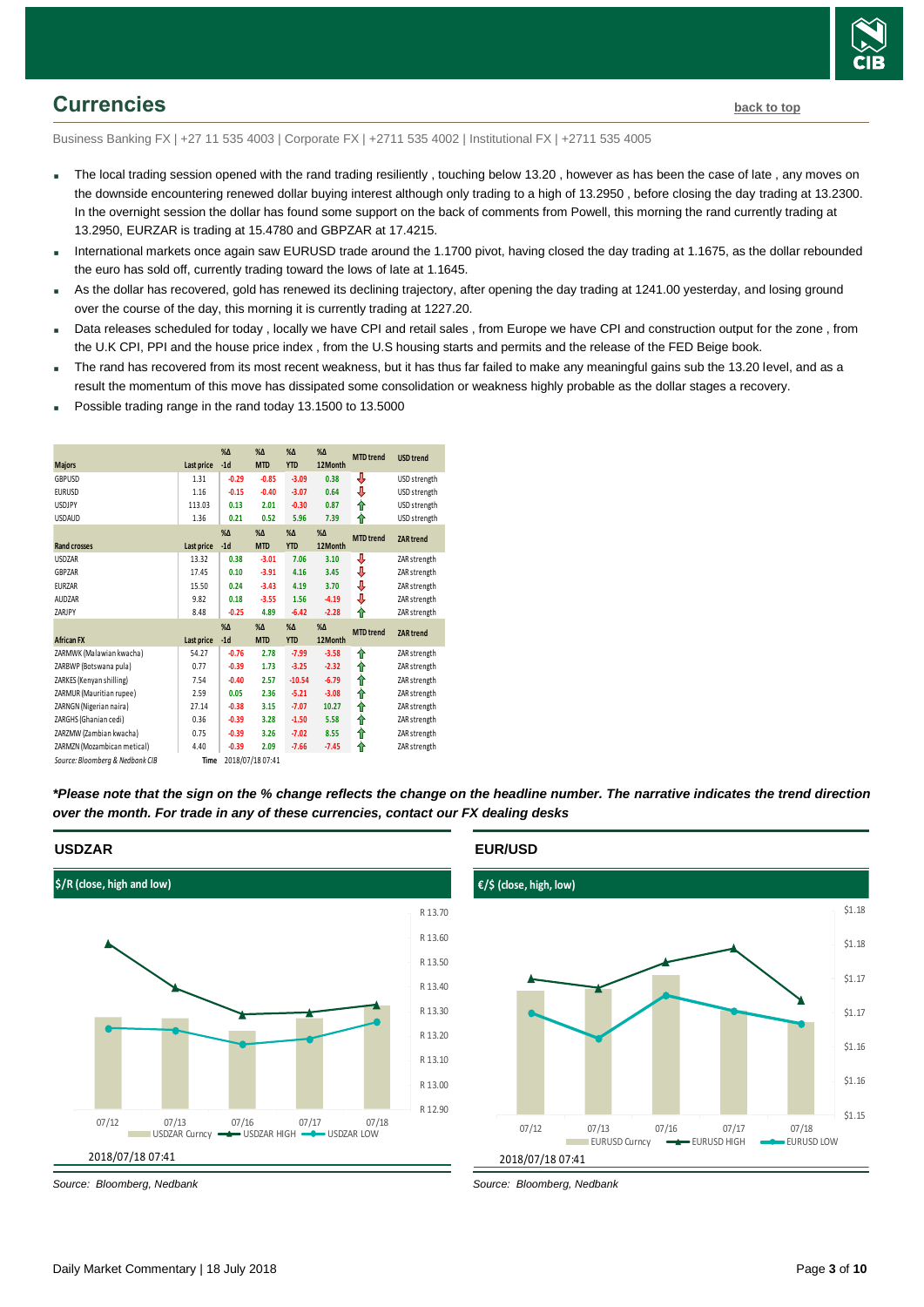

# <span id="page-3-0"></span>**Commodities [back to top](#page-0-0)**

Nedbank CIB Market Commentary | CIBMarketComm@Nedbank.co.za | +27 11 294 1753| +27 11 535 4038

- Oil prices dropped after an industry group reported that U.S. crude inventories rose last week, defying analyst expectations for a significant reduction.
- Gold traded near its lowest level in a year after Federal Reserve Chairman Jerome Powell said the central bank will continue to raise borrowing costs gradually. Spot gold held little changed at \$1,228.83/oz, Silver adds 0.2% after slumping Tuesday to lowest close since April 2016, Platinum trades near 2008 low, Palladium near weakest since April. Copper posted a third straight decline as the dollar held gains, Aluminium, nickel and lead fall; tin rises.

#### Source: Bloomberg

|                                 |            | $\%$ $\Delta$ | $\%$ $\Delta$    | %Δ         | $% \Delta$ | <b>MTD</b> trend |
|---------------------------------|------------|---------------|------------------|------------|------------|------------------|
| <b>Commodities</b>              | Last price | $-1d$         | <b>MTD</b>       | <b>YTD</b> | 12Month    |                  |
| Brent near future (\$)          | 71.88      | $-0.39$       | $-9.52$          | 7.49       | 47.17      | J                |
| WTI crude (\$)                  | 67.70      | $-0.56$       | $-8.70$          | 12.05      | 45.91      | J                |
| Gold spot (\$)                  | 1224.95    | $-0.15$       | $-2.21$          | $-5.98$    | $-1.39$    | J                |
| Platinum spot (\$)              | 814.10     | $-0.42$       | $-4.60$          | $-12.30$   | $-12.24$   | J                |
| SA white maize spot (R)         | 1998.00    | 2.04          | $-2.82$          | 5.16       | 12.44      | J                |
| Source: Bloomberg & Nedbank CIB | Time       |               | 2018/07/18 07:41 |            |            |                  |



*Source: Bloomberg, Nedbank*

### **Platinum vs Gold**



*Source: Bloomberg, Nedbank*

#### **Brent Crude vs West Texas Intermediate**

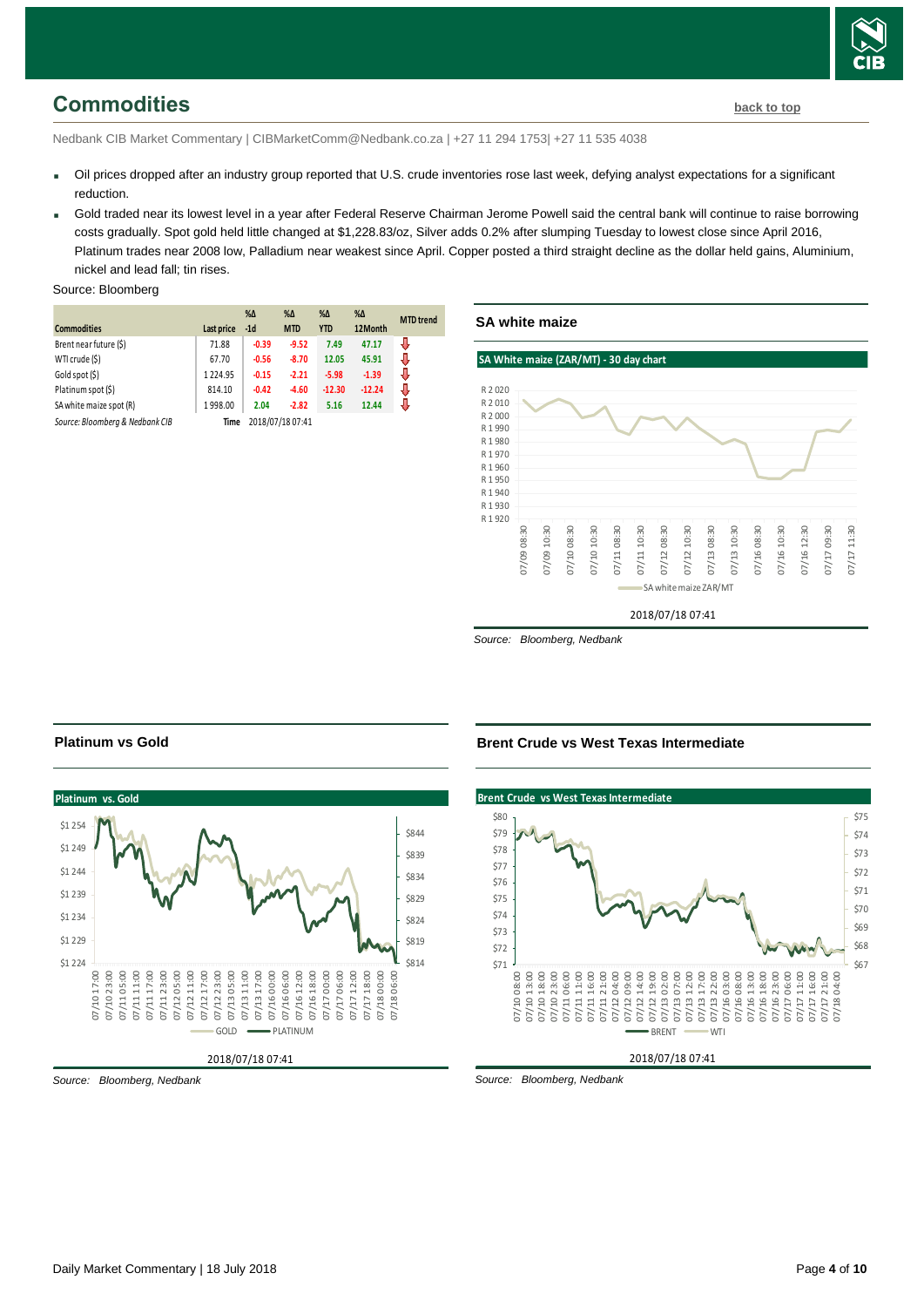

<span id="page-4-0"></span>Cash equities | +2711 535 4030/31

#### **South Africa**

- After opening in the red, the Top40 traded in an upward trajectory recouping some losses from yesterday and closed at the highs of the day. (Resi +0.7%, Fini +1.5% & Indi +1.5%). The banking and telecommunications sectors led the Top40 rallying c.2.5%, Naspers climbed +2% and accounted for 248 points of the 657 points the Top40 gained.
- EPP (Echo Polska Properties) had an accelerated book build to raise R700 million and the book was fully covered by redefine at a 4% premium to spot but 7% discount to NAV. The JSE share price shot up +4% after a positive trading statement.
- The value traded was R15.5 billion and the rand was trading around 13.20 to the US dollar at the close.

#### **UK/Europe**

- European markets fluctuated around the unchanged mark swayed by corporate earnings results and closed with marginal gains.
- British's employment rose more than consensus and reached a record high. The FTSE
- In Paris, the Casino group climbed +3% after impressive results. In London, Daily Crest and Talk Talk telecoms jumped +4% and +8% respectively after their results topped estimates.

#### **USA**

- The major US markets closed in positive territory as investors digested the Fed Chair's testimonial to the senate banking committee.
- The Dow rose +0.2%, the S&P500 gained +0.4% and the Nasdaq jumped +0.6%. With this move, the Nasdaq recorded a fresh high.
- The Fed Chair Jerome Powell stated how well the economy has performed with even better prospects. With a strong labor market and inflation above 2%, he sees further rate hikes but acknowledged the fine balancing act of raising rates too slow or too fast.

#### **Asia**

- Asian markets are trading mostly in positive territory taking the lead from Wall Street last night, the MSCI Asia Pacific ex-Japan is up +0.4%
- In Australia, Bhp Billiton results best estimates and iron ore production rose +3% which has lifted the share price.
- The oil price has recovered and supporting energy and resources stocks around the region.
- Tencent is currently trading up +0.8% in Hong Kong this morning.

<span id="page-4-1"></span>

|                                 |               | $% \Delta$ | $% \Delta$       | $% \Delta$ | $% \Delta$ | 2017        | <b>MTD</b> trend |
|---------------------------------|---------------|------------|------------------|------------|------------|-------------|------------------|
| <b>Developed Markets</b>        | Last price    | $-1d$      | <b>MTD</b>       | <b>YTD</b> | 12Month    | Performance |                  |
| Dow Jones                       | 25 119.89     | 0.22       | 3.50             | 1.62       | 16.43      | 24.33       | ⇑                |
| Nasdag                          | 7855.12       | 0.63       | 4.59             | 13.79      | 23.81      | 27.16       | ⇑                |
| S&P 500                         | 2809.55       | 0.40       | 3.35             | 5.08       | 14.18      | 18.42       | ⇑                |
| DJ Eurostoxx 50                 | 3457.50       | 0.24       | 1.82             | $-1.33$    | $-0.61$    | 5.70        | ⇑                |
| DAX                             | 12661.54      | 0.80       | 2.89             | $-1.98$    | 1.86       | 11.51       | ⇑                |
| CAC                             | 5422.54       | 0.24       | 1.86             | 2.07       | 4.82       | 8.43        | ⋔                |
| <b>FTSE</b>                     | 7626.33       | 0.34       | $-0.14$          | $-0.80$    | 3.19       | 7.10        | ₩                |
| ASX200                          | 6242.70       | 0.63       | 0.78             | 2.93       | 9.76       | 6.42        | ⇑                |
| Nikkei 225                      | 22857.58      | 0.71       | 2.48             | 0.41       | 14.29      | 16.18       | ⇑                |
| <b>MSCI World</b>               | 2 1 3 8 . 1 5 | 0.25       | 2.34             | 1.65       | 9.67       | 19.65       | ⋔                |
|                                 |               | %Δ         | $% \Delta$       | $% \Delta$ | $% \Delta$ | 2017        |                  |
| <b>Emerging Markets</b>         | Last price    | $-1d$      | <b>MTD</b>       | <b>YTD</b> | 12Month    | Performance | <b>MTD</b> trend |
| Hang Seng                       | 28 24 1.33    | 0.21       | $-2.47$          | $-5.61$    | 6.47       | 35.19       | ₩                |
| Shanghai                        | 2816.01       | 0.64       | $-1.10$          | $-14.85$   | $-11.66$   | 5.46        | ₩                |
| Brazil Bovespa                  | 78 130.30     | 1.93       | 7.38             | 2.26       | 19.58      | 28.22       | ⇑                |
| India - NSE                     | 36 637.41     | 0.32       | 3.43             | 7.58       | 15.54      | 27.91       | ⇑                |
| Russia Micex                    | 2310.92       | $-1.00$    | 0.65             | 9.54       | 18.65      | $-7.69$     | ⇑                |
| <b>MSCI</b> Emerging            | 1070.91       | 0.06       | 0.13             | $-7.56$    | 1.68       | 34.35       | ⇑                |
|                                 |               | %Δ         | $% \Delta$       | $% \Delta$ | $% \Delta$ | 2017        |                  |
| <b>SA Indices</b>               | Last price    | $-1d$      | <b>MTD</b>       | <b>YTD</b> | 12Month    | Performance | <b>MTD</b> trend |
| JSE All Share                   | 56 113.06     | 1.21       | $-2.60$          | $-5.70$    | 5.35       | 17.47       | ⇩                |
| Top 40                          | 49 995.66     | 1.33       | $-2.95$          | $-4.83$    | 6.54       | 19.66       | ₩                |
| Resi 10                         | 39715.08      | 0.74       | $-5.73$          | 9.43       | 24.04      | 13.03       | ₩                |
| Indi 25                         | 73 253.29     | 1.46       | $-2.77$          | $-7.37$    | 1.28       | 23.03       | ₩                |
| Fini 15                         | 16 180.58     | 1.52       | 0.26             | $-9.47$    | 8.56       | 18.54       | ⋔                |
| Source: Bloomberg & Nedbank CIB | Time          |            | 2018/07/18 07:41 |            |            |             |                  |

#### **Short-term performance of SA equity indices**

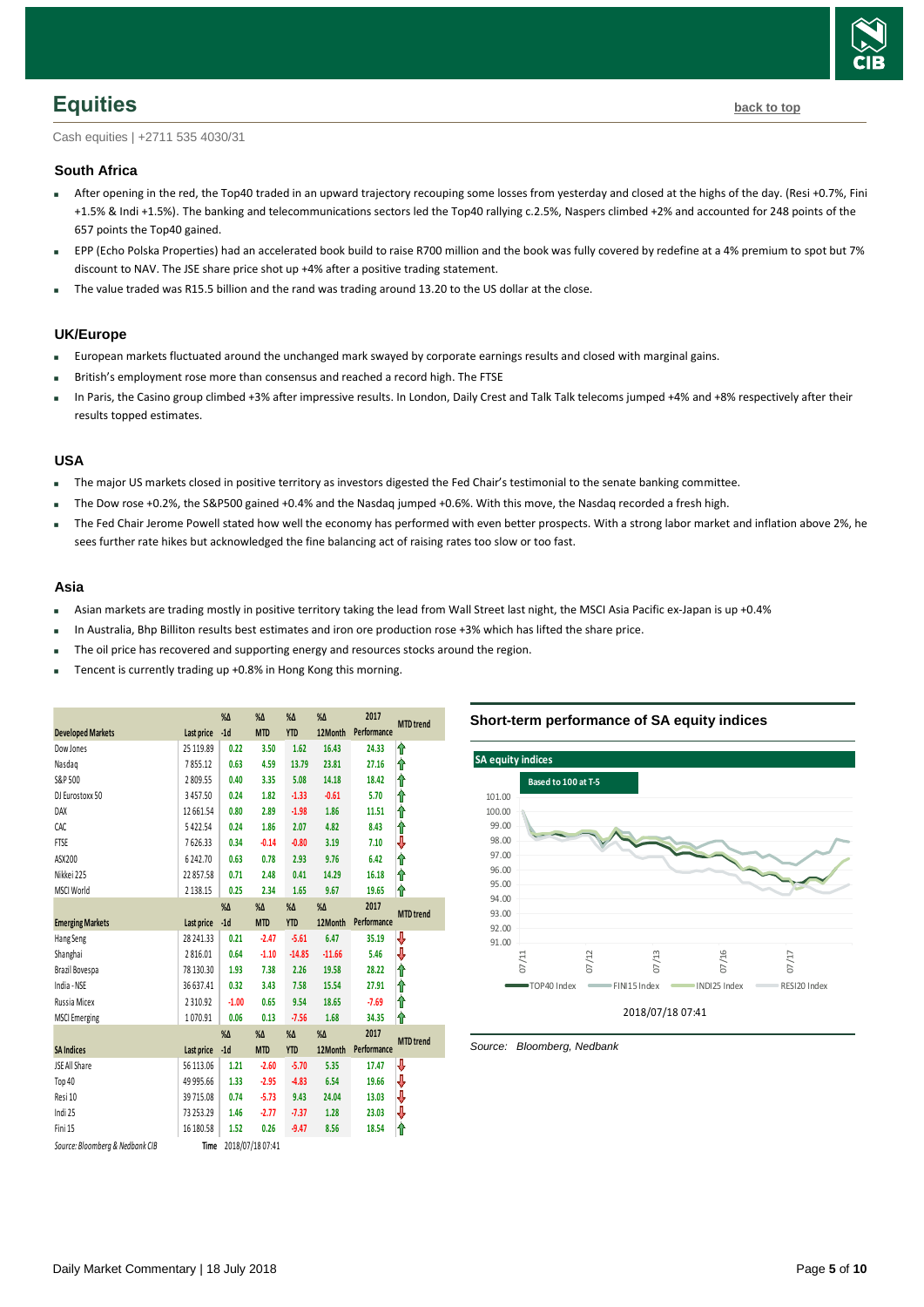# **JSE performance [back to top](#page-0-0) back to top**

Nedbank CIB Market Commentary | CIBMarketComm@Nedbank.co.za | +27 11 294 1753

|                                    |            | $\%\Delta$ | $\% \Delta$ | $\%\Delta$ | $\% \Delta$ | 2017        | <b>MTD</b> trend |
|------------------------------------|------------|------------|-------------|------------|-------------|-------------|------------------|
| Top40 constituents                 | Last price | $-1d$      | <b>MTD</b>  | <b>YTD</b> | 12Month     | Performance |                  |
| ABG: Absa Group Ltd                | 158.00     | 1.23       | $-1.24$     | $-13.18$   | 9.81        | 7.05        | ₩                |
| AGL: Anglo American Plc            | 289.52     | 1.88       | $-5.83$     | 13.26      | 52.93       | 29.43       | ⇩                |
| ANG: Anglogold Ashanti Ltd         | 110.67     | 0.63       | $-1.29$     | $-13.96$   | $-12.34$    | $-14.78$    | ⇩                |
| APN: Aspen Pharmacare Holdings Lt  | 252.00     | 0.09       | $-2.41$     | $-9.19$    | $-7.63$     | $-1.62$     | ⇩                |
| BID: Bid Corp Ltd                  | 268.00     | 1.26       | $-2.66$     | $-10.96$   | $-13.23$    | 20.93       | ⇩                |
| BIL: Bhp Billiton Plc              | 283.65     | 0.64       | $-8.72$     | 13.21      | 28.87       | 11.95       | ⇓                |
| BTI: British American Tobacco Plc  | 665.00     | $-1.76$    | $-3.89$     | $-19.83$   | $-24.71$    | 6.38        | ⇓                |
| BVT: Bidvest Group Ltd             | 184.07     | 0.72       | $-6.57$     | $-15.60$   | 12.25       | 21.18       | ⇩                |
| CFR : Financiere Richemont-Dep Rec | 111.30     | 0.78       | $-4.30$     | $-0.40$    | 3.46        | 24.15       | ⇓                |
| CLS: Clicks Group Ltd              | 185.82     | 2.07       | $-5.45$     | 2.59       | 28.15       | 54.21       | ⇩                |
| CPI: Capitec Bank Holdings Ltd     | 921.00     | 1.68       | 6.11        | $-16.12$   | 10.30       | 58.44       | ⇑                |
| DSY: Discovery Ltd                 | 149.90     | $-0.53$    | 1.63        | $-19.41$   | 11.24       | 61.26       | ⇑                |
| FSR: Firstrand Ltd                 | 65.14      | 3.17       | 1.96        | $-3.14$    | 30.28       | 25.00       | ⇑                |
| GFI: Gold Fields Ltd               | 46.83      | 1.47       | $-4.82$     | $-13.44$   | $-3.44$     | 23.12       | ⇩                |
| GRT: Growthpoint Properties Ltd    | 26.23      | 0.69       | $-1.72$     | $-5.17$    | 5.09        | 6.59        | ⇓                |
| INL: Investec Ltd                  | 95.21      | 1.40       | $-0.88$     | 6.12       | $-2.54$     | $-1.57$     | ⇩                |
| INP: Investec Plc                  | 95.54      | 1.21       | $-2.13$     | 6.44       | $-3.22$     | $-1.52$     | ₩                |
| LHC: Life Healthcare Group Holdin  | 24.06      | 0.04       | $-3.30$     | $-13.30$   | $-5.24$     | $-9.23$     | ⇩                |
| MEI: Mediclinic International Plc  | 93.13      | 1.26       | $-2.37$     | $-12.46$   | $-25.58$    | $-18.17$    | ₩                |
| MND: Mondi Ltd                     | 361.20     | 1.77       | $-2.80$     | 17.94      | 10.91       | 14.66       | ⇩                |
| MNP: Mondi Plc                     | 361.98     | 1.92       | $-2.90$     | 18.53      | 11.31       | 14.14       | ₩                |
| MRP: Mr Price Group Ltd            | 220.47     | 2.69       | $-2.56$     | $-9.96$    | 32.39       | 53.52       | ⇩                |
| MTN: Mtn Group Ltd                 | 107.80     | 3.29       | $-0.09$     | $-21.08$   | $-9.98$     | 5.08        | ⇩                |
| NED: Nedbank Group Ltd             | 257.44     | 1.73       | 3.15        | 0.52       | 21.14       | 6.16        | ⇑                |
| NPN: Naspers Ltd-N Shs             | 3371.90    | 2.13       | $-3.25$     | $-2.29$    | 25.20       | 69.72       | ⇓                |
| NRP: Nepi Rockcastle Plc           | 117.92     | $-0.32$    | $-3.71$     | $-44.79$   |             |             | ⇩                |
| NTC: Netcare Ltd                   | 27.45      | 0.96       | $-0.62$     | 9.15       | 9.02        | $-20.66$    | ⇓                |
| OMU: Old Mutual Ltd                | 27.34      | 0.00       | $-1.62$     |            |             |             | ⇩                |
| RDF: Redefine Properties Ltd       | 10.53      | $-0.28$    | 0.38        | $-1.59$    | $-1.03$     | -6.96       | 1                |
| REM: Remgro Ltd                    | 207.30     | 2.54       | 1.47        | $-12.16$   | $-3.15$     | 4.19        | 1                |
| RMH: Rmb Holdings Ltd              | 75.82      | 2.56       | 0.04        | $-4.23$    | 22.79       | 18.13       | 1                |
| SAP: Sappi Limited                 | 89.30      | 0.34       | $-2.40$     | $-0.22$    | $-0.67$     | 0.56        | ⇩                |
| SBK: Standard Bank Group Ltd       | 194.74     | 3.05       | 1.50        | $-0.47$    | 27.03       | 28.22       | ⇑                |
| SHP: Shoprite Holdings Ltd         | 220.52     | 0.92       | $-0.04$     | $-0.30$    | 10.26       | 27.89       | ⇩                |
| SLM: Sanlam Ltd                    | 69.41      | 1.39       | $-0.94$     | $-20.22$   | 3.99        | 36.30       | ⇩                |
| SOL: Sasol Ltd                     | 492.40     | $-0.90$    | $-2.08$     | 15.00      | 31.59       | 5.32        | ⇓                |
| SPP: Spar Group Limited/The        | 185.10     | 1.70       | $-0.17$     | $-8.97$    | 13.94       | 2.82        | ₩                |
| TBS: Tiger Brands Ltd              | 328.00     | $-0.34$    | $-1.03$     | $-28.70$   | $-12.80$    | 16.65       | ⇩                |
| TFG: The Foschini Group Ltd        | 163.80     | 1.74       | $-5.86$     | $-16.99$   | 13.75       | 24.11       | ⇩                |
| TRU: Truworths International Ltd   | 74.59      | 2.02       | $-3.44$     | $-21.04$   | 1.90        | 17.70       | ⇩                |
| VOD: Vodacom Group Ltd             | 125.32     | 0.38       | 2.06        | $-13.98$   | $-27.80$    | $-3.27$     | ⇑                |
| WHL: Woolworths Holdings Ltd       | 53.28      | $-0.28$    | $-3.91$     | $-18.42$   | $-12.15$    | $-9.09$     | ⇩                |
|                                    |            |            |             |            |             |             |                  |

**Source: Bloomberg & Nedbank CIB** 

Time 2018/07/18 07:41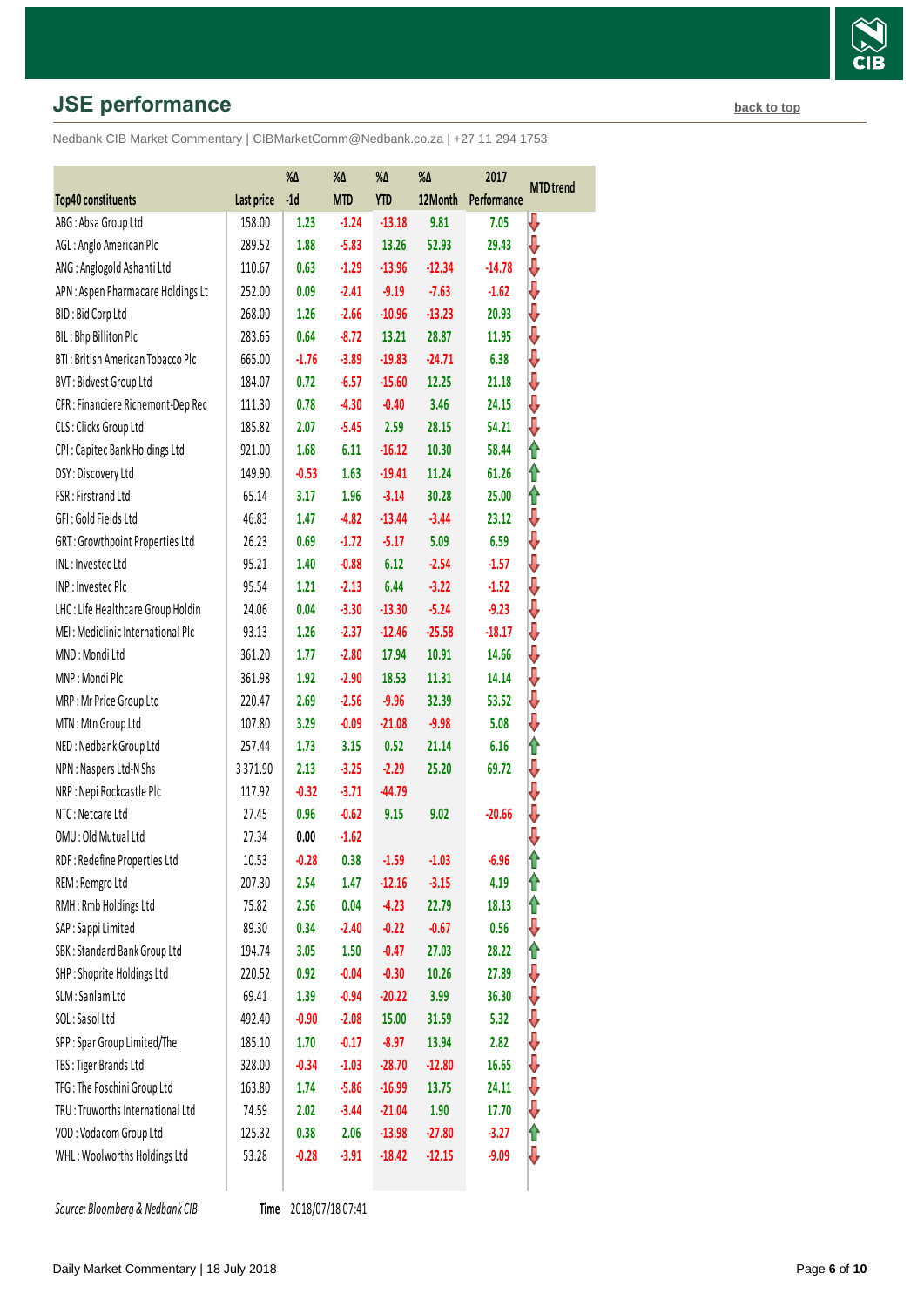

# <span id="page-6-0"></span>**Economics [back to top](#page-0-0)**

Nedbank CIB Market Commentary | CIBMarketComm@Nedbank.co.za | +27 11 294 1753

#### **US**

- Industrial production growth in the US rose to 0.6% m/m in June, from a contraction of 0.5% previously, slightly ahead of consensus of 0.5%. Industrial activity was mainly boosted by manufacturing production, which was driven by motor vehicles, machinery and electronics production. Natural gas production also rose, lifting utilities production.
- Capacity utilization rose to the second highest level this year this suggests that factories are becoming more efficient and more resilient against rising trade tensions. Overall, this implies that growth over the second quarter is likely to improve on the back of better momentum in the industrial and possibly services sectors as well.

**Synopsis: For as long as the US economic data surprises to the upside, the Fed may remain hawkish. Inflation remains elevated above the Fed's 2% target, with markets expecting one last hike in September, after the recent hike in June. Should the on-going positive economic momentum persist, we are likely to see the Fed maintain its hawkish rhetoric into 2019. If we do see macroeconomic data disappoint in the next few weeks, the Fed may temper its hawkishness in tandem to reflect macroeconomic uncertainties.** 

#### **SA**

- The BER consumer confidence index fell to 22 points in 2Q18, from the all-time high of 26 index points in 1Q18. However the BER notes that consumer confidence still remains extraordinarily high – the surge seen in the first quarter would have made way for a significant correction, but this was not the case and the index remains close to levels seen in 2007 when GDP growth was 6%.
- Consumers tempered their expectations of the appropriateness of the time to purchase durable goods. Confidence among high income households remained broadly unchanged; however confidence among middle income household's declines sharply, while lower income household confidence improved sharply.
- Recall that the 1Q:18 CCI print was the highest on record (survey goes back to early 1980's). The last time South Africa had two quarters of consecutive positive prints in consumer confidence were back in 2012. In fact, the index has been for all practical reasons below zero since Q3:13 until 4Q:17.
- Positive developments were that the economic outlook and household financial prospects sub-indices remained roughly unchanged from Q1.

**Synopsis**: **So far, actual economic data prints related to consumer spending in 2Q:18, such as retail sales and PSCE, were weak. This is supported by the details of the survey where most respondents expected the economy and their finances to improve over the next 12 months, but a very small number considers now "the right time" to purchase durables. However, with high wage settlements in 1h18 and low inflation, the consumer confidence data may indicate that a cyclical uptick in growth driven by HCE, remains possible.**

#### **Consumer confidence remains elevated despite pull-back in Q2**



*Source: BER*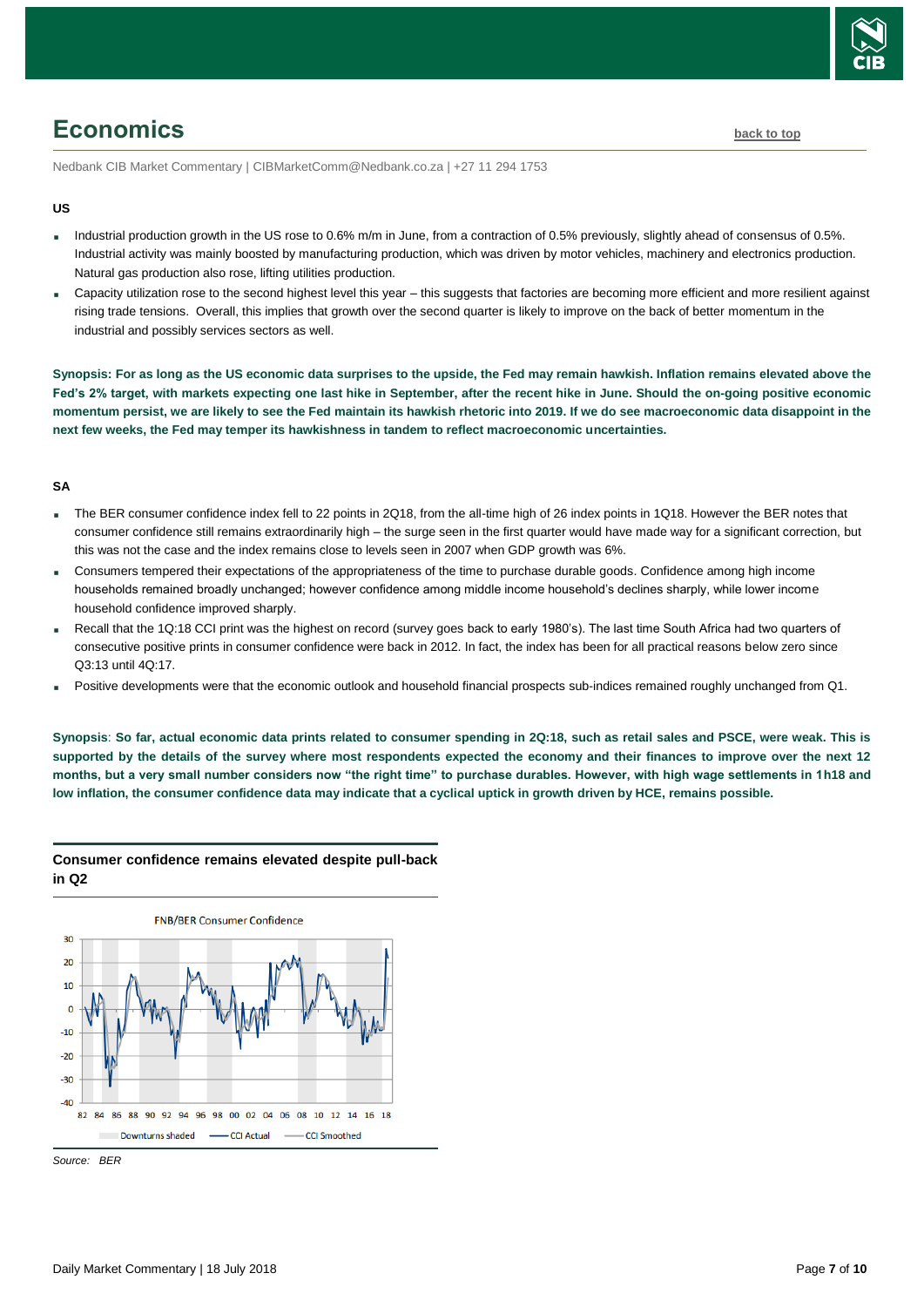

# <span id="page-7-0"></span>**Economic calendar [back to](#page-0-0) top**

Nedbank CIB Market Commentary | CIBMarketComm@Nedbank.co.za | +27 11 294 1753

|                   | Country   | Event                             | Period      | Survey                   | Actual                       | Prior            | Revised    |
|-------------------|-----------|-----------------------------------|-------------|--------------------------|------------------------------|------------------|------------|
| 17-July           |           |                                   |             |                          |                              |                  |            |
| 09:00 AM          | SA        | <b>BER Consumer Confidence</b>    | 2Q          |                          | 22.0                         | 26.0             |            |
| 10:30 AM          | UK        | ILO Unemployment Rate 3Mths       | MAY         | 4.20%                    | 4.20%                        | 4.20%            |            |
| 03:15 PM          | <b>US</b> | Capacity Utilization              | <b>JUN</b>  | 78.30%                   | 77.99%                       | 77.90%           | 77.70%     |
| 03:15 PM          | US        | Industrial Production MoM         | JUN         | 0.50%                    | 0.62%                        | $-0.10%$         | $-0.50%$   |
| 03:15 PM          | US        | Manufacturing (SIC) Production    | JUN         | 0.70%                    | 0.80%                        | $-0.70%$         | $-1.00%$   |
| 10:00 PM          | <b>US</b> | Net Long-term TIC Flows           | MAY         | USD 0.0b                 | USD 45.6b                    | USD 93.9b        | USD 94.0b  |
| 10:00 PM          | <b>US</b> | <b>Total Net TIC Flows</b>        | MAY         | $\overline{\phantom{a}}$ | USD 69.9b                    | USD 138.7b       | USD 233.1b |
| 18-July           |           |                                   |             |                          |                              |                  |            |
| 10:00 AM          | SA        | CPI YoY                           | JUN         | 4.80%                    |                              | 4.40%            |            |
| 10:30 AM          | UK        | CPI YoY                           | JUN         | 2.60%                    | $\overline{\phantom{a}}$     | 2.40%            |            |
| 10:30 AM          | UK        | PPI Input NSA YoY                 | JUN         | 10.10%                   | $\overline{a}$               | 9.20%            |            |
| 11:00 AM          | EC        | CPI Core YoY                      | <b>JUNF</b> | 1.00%                    |                              | 1.00%            |            |
| 11:00 AM          | EC        | CPI YoY                           | <b>JUNF</b> | 2.00%                    | $\overline{\phantom{a}}$     | 1.90%            |            |
| 01:00 PM          | SA        | Retail Sales Constant YoY         | MAY         | 0.80%                    |                              | 0.50%            |            |
| 02:30 PM          | <b>US</b> | <b>Building Permits</b>           | JUN         | 1330k                    | $\overline{\phantom{a}}$     | 1301k            |            |
| 02:30 PM          | US        | <b>Building Permits MoM</b>       | JUN         | 2.23%                    | $\overline{\phantom{a}}$     | $-4.60%$         |            |
| 02:30 PM          | <b>US</b> | <b>Housing Starts</b>             | JUN         | 1320k                    | $\overline{a}$               | 1350k            |            |
| 02:30 PM          | <b>US</b> | Housing Starts MoM                | JUN         | $-2.22%$                 |                              | 5.00%            |            |
| 19-July           |           |                                   |             |                          |                              |                  |            |
| 12:00 AM          | SA        | SARB Announce Interest Rate       | <b>MAYF</b> | 6.50%                    | $\overline{a}$               |                  |            |
| 01:50 AM          | JN        | Exports YoY                       | JUN         | 7.00%                    |                              | 8.10%            |            |
| 01:50 AM          | JN        | Imports YoY                       | JUN         | 5.30%                    |                              | 14.00%           |            |
| 01:50 AM          | JN        | Trade Balance Adjusted            | JUN         | JPY 155.0b               | $\qquad \qquad \blacksquare$ | JPY-296.8b       |            |
| 10:30 AM          | UK        | Retail Sales Inc Auto Fuel YoY    | JUN         | 3.45%                    | $\overline{\phantom{a}}$     | 3.90%            |            |
| 02:30 PM          | <b>US</b> | Philadelphia Fed Business Outlook | JUL         | 21.5                     |                              | 19.9             |            |
| 04:00 PM          | <b>US</b> | Leading Index                     | JUN         | 0.40%                    |                              | 0.20%            |            |
| 20-July           |           |                                   |             |                          |                              |                  |            |
| 01:30 AM          | JN        | Natl CPI YoY                      | JUN         | 0.80%                    |                              | 0.70%            |            |
| 08:00 AM          | GE        | PPI YoY                           | JUN         | 3.00%                    |                              | 2.70%            |            |
| 10:00 AM          | EC        | <b>Current Account NSA</b>        | MAY         |                          | $\overline{\phantom{a}}$     | <b>EUR 26.2b</b> |            |
| 10:00 AM          | EC        | <b>ECB Current Account SA</b>     | MAY         |                          |                              | <b>EUR 28.4b</b> |            |
| 10:30 AM          | UK        | <b>PSNB ex Banking Groups</b>     | JUN         | GBP 5.0b                 |                              | GBP 5.0b         |            |
|                   |           |                                   |             |                          |                              |                  |            |
| Source: Bloomberg |           | 2018/07/18 07:41                  |             |                          |                              |                  |            |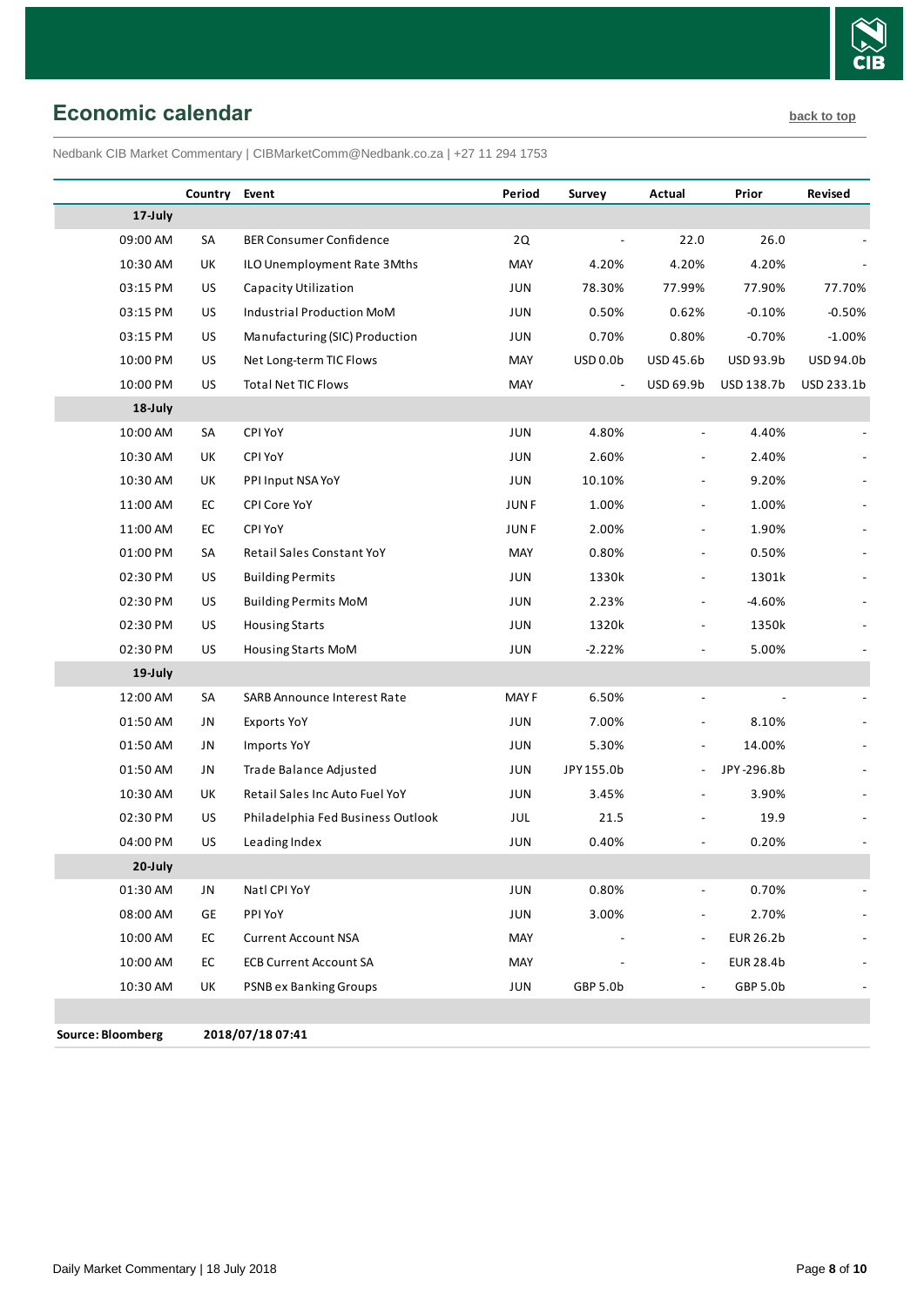

# <span id="page-8-0"></span>**Contacts**

**Treasury: Economic Analyst Reezwana Sumad** (011) 294 1753

**ALM Portfolio Management** (011) 535 4042

**Equities Sales and Distribution** (011) 535 4030/31

**Forex Institutional Sales Desk** (011) 535 4005

**Interest Rate Swaps & FRA's Trading** (011) 535 4004

**Money Market Institutional Sales Desk** (011) 535 4008

**Bond Trading** (011) 535 4021

**Forex Business Banking Sales Desk** (011) 535 4003

**Forex Retail Sales Desk** (011) 535 4020

**Money Market Business Banking Sales Desk** (011) 535 4006

**Non Soft & Soft Commodities Trading** (011) 535 4038

**Credit Derivatives**  (011) 535 4047

**Forex Corporate Sales Desk** JHB (011) 535 4002; DBN (031) 327 3000; CTN (021) 413 9300

**Inflation Trading** (011) 535 4026

**Money Market Corporate Sales Desk** JHB (011) 535 4007; DBN (031) 327 3000; CTN (021) 413 9300

**Preference shares desk** (011) 535 4072